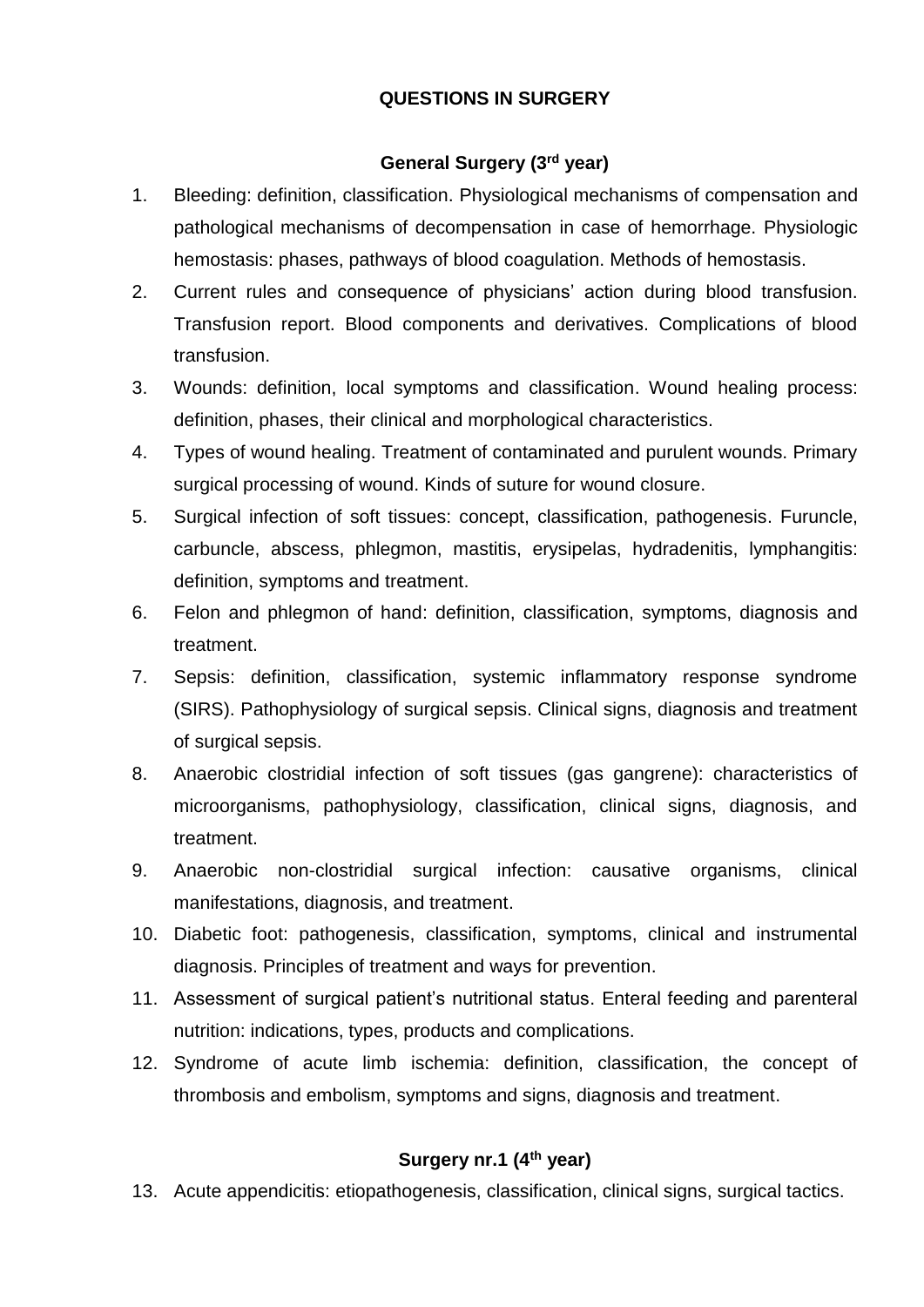- 14. Differential diagnosis of acute appendicitis. Rationale for paraclinical methods of examination.
- 15. Complications during the acute appendicitis: diagnosis, surgical tactics. Postoperative complications of acute appendicitis: diagnosis, surgical tactics.
- 16. Particularities of acute appendicitis in children, pregnant and elderly patients, and depending on the localization of appendix.
- 17. Surgical tactics in acute appendicitis. Appendectomy: anesthesia, surgical approaches, operative procedures. Chronic appendicitis: differential diagnosis and surgical tactics.
- 18. Hernia, eventration, and evisceration: definitions, pathological anatomy, classification, local status.
- 19. Strangulated hernia: mechanisms and types of strangulation, clinical signs, surgical tactics.
- 20. Rare forms of hernias strangulation: Richter, Littre, Maydl, Brock, and Amyand hernias. Morphological and clinical characteristics, features of surgical treatment.
- 21. Inguinal uncomplicated hernia: clinical signs, differential diagnosis. Treatment: methods of hernias repair.
- 22. Femoral uncomplicated hernia: clinical signs, differential diagnosis. Treatment: methods of hernias repair.
- 23. Umbilical hernias, hernias of the linea alba, and of rare location: clinical signs, differential diagnosis. Treatment: methods of hernias repair.
- 24. Breast diseases: classification, diagnostic methods. Dishormonal hyperplasia of breast (mastopathies), fibroadenoma, gynecomastia: clinical presentation, diagnosis, differential diagnosis with the breast cancer, treatment.
- 25. Breast cancer: incidence, risk factors, symptomatology, clinical and instrumental diagnosis, treatment.
- 26. Complications of peptic ulcer disease. Surgical treatment of chronic gastroduodenal ulcer: indications and common surgical procedures.
- 27. Gastroduodenal ulcer perforation: classification, clinical signs, methods of diagnosis, and treatment. Atypical and sealed perforation of the gastroduodenal ulcer.
- 28. Gastroduodenal ulcer hemorrhage: classification, symptoms, diagnosis, and differential diagnosis. Conservative, endoscopic and surgical treatment of chronic gastroduodenal bleeding ulcer.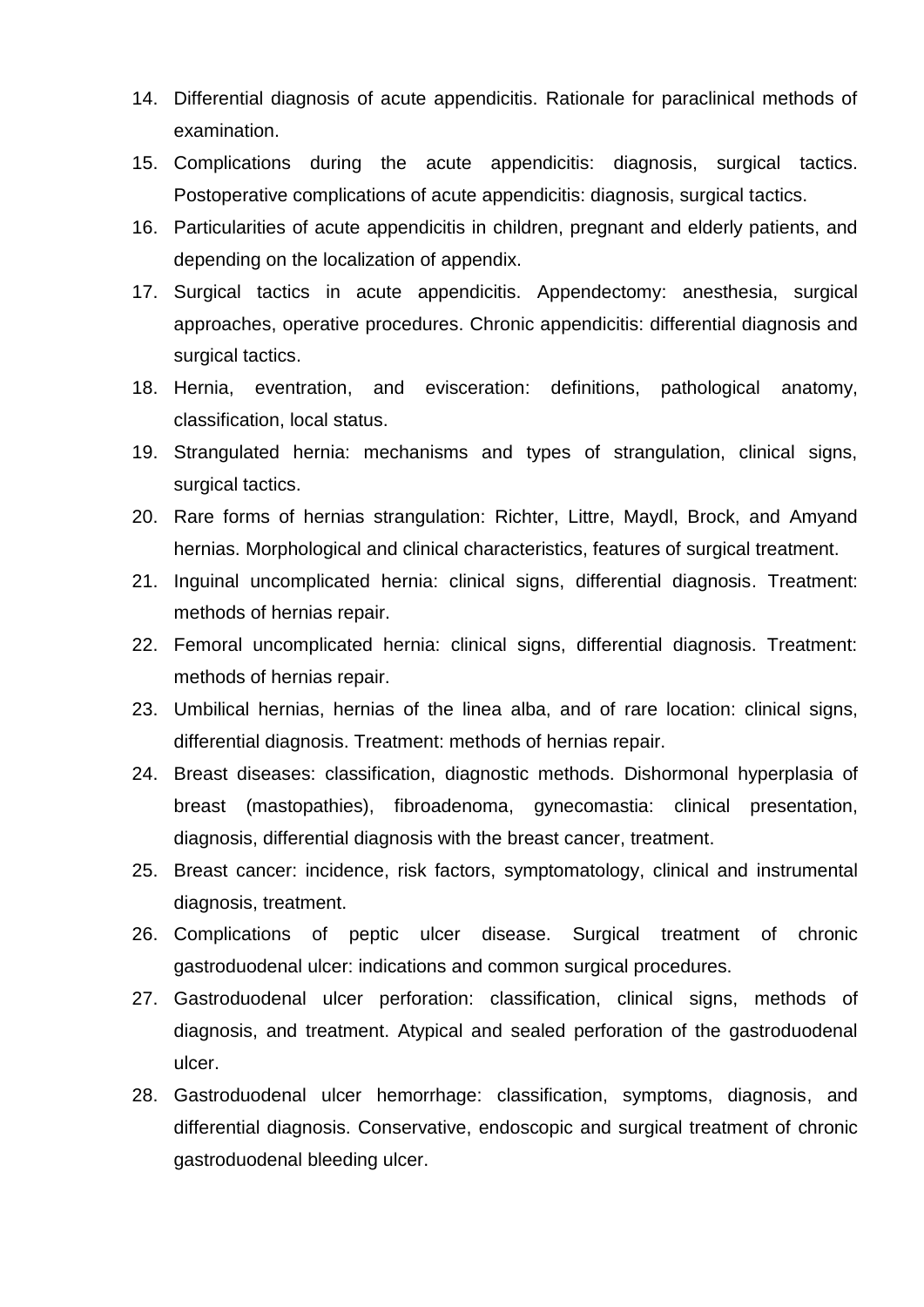- 29. Pyloroduodenal stenosis due to peptic ulcer disease: classification, symptoms, diagnosis, and treatment.
- 30. Gastroduodenal ulcer penetration and malignancy: particularities of presentation, diagnosis, and treatment.
- 31. Zollinger-Ellisson syndrome: etiopathogenesis, symptoms, diagnosis, and treatment.
- 32. Calculous biliary disease: common definitions, etiology and pathogenesis. Cholelithiasis: symptoms depending on the clinical form, differential diagnosis, methods of examination.
- 33. Complications of cholelithiasis: mechanical, infectious, and degenerative. Bouveret and Mirizzi syndromes. Prevention of complications.
- 34. Acute cholecystitis: etiology and pathogenesis, classification, symptoms, diagnosis, and surgical management. Cholecystectomy: types, surgical approaches, and complications.
- 35. Acute pancreatitis: etiology and pathogenesis, classification, symptomatology, and methods of examination.
- 36. Principles of treatment of acute pancreatitis depending on the clinical period.
- 37. Early and late complications of acute pancreatitis: diagnosis and treatment.
- 38. Intestinal obstruction: definition, etiopathogenesis, pathophysiological disturbances. Classification of intestinal obstruction,
- 39. Acute mechanical bowel obstruction: clinical presentation, diagnostic methods, differential diagnosis, and surgical management.
- 40. Different forms of acute mechanical intestinal obstruction (by adhesions, tumoral, volvulus, intussusception): clinical presentation, diagnostic methods, differential diagnosis, and treatment.
- 41. Principles of treatment in acute intestinal obstruction: preoperative preparation, restore of protein and water-electrolyte metabolism. Volume of surgical procedure for intestinal obstruction.
- 42. Peritonitis: common definitions, etiology and pathogenesis, classification. Acute peritonitis: phases of clinical evolution, symptoms, differential diagnosis.
- 43. Complex surgical and medical treatment of generalized peritonitis: preoperative care, anesthesia, surgical approaches, particularities of surgical intervention, methods of peritoneal lavage and drainage.
- 44. Abdominal abscesses (subhepatic, subdiaphragmatic, interintestinal, of Douglas' pouch): etiology, pathomorphology, clinical signs, diagnosis, and treatment.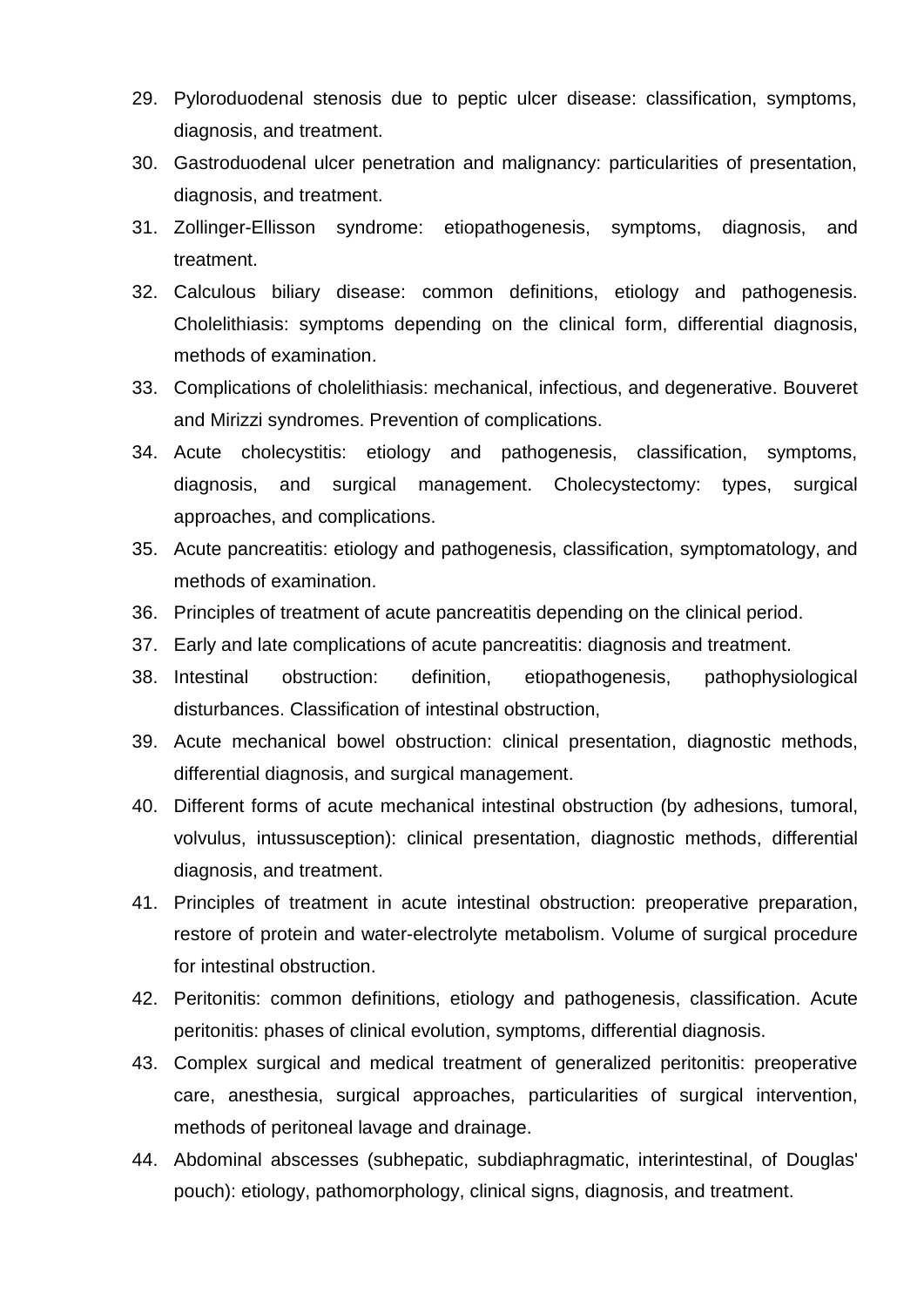- 45. Varicose vein disease: etiology and pathogenesis, symptoms, clinical and instrumental diagnosis, methods of treatment. Superficial thrombophlebitis.
- 46. Deep venous thrombosis of lower limbs: etiology and pathogenesis, clinical findings, diagnosis, and treatment. Pulmonary artery thromboembolism. Posthrombotic disease of lower limbs.
- 47. Abdominal trauma: general concepts, classification, clinical symptoms, diagnosis depending on the patient's hemodynamic status.
- 48. Traumatic injuries of the hollow viscus (stomach and intestine): symptoms, clinical and paraclinical diagnosis, treatment.
- 49. Traumatic injuries of the solid organs (liver and spleen): clinical presentation, algorithm of examination, curative management.
- 50. Chest injuries: general concepts, classification, clinical presentation, diagnosis, and treatment. Pneumothorax and hemothorax: pathophysiology, classification, diagnosis and treatment.

# **Surgery nr.2 (5th year)**

- 51. Surgical pathology of thyroid gland: classification, physical and instrumental methods of examination.
- 52. Hyperthyroidism: epidemiology, classification, diagnosis, and treatment. Features of pre-and postoperative management, complications.
- 53. Riedel and Hashimoto chronic thyroiditis: etiology and pathogenesis, clinical manifestations, diagnosis, differential diagnosis, treatment.
- 54. Acute mediastinitis: etiopathogenesis, classification, clinical manifestations, diagnosis, and treatment.
- 55. Achalasia: etiopathogenesis, classification, symptoms, diagnosis, differential diagnosis, treatment.
- 56. Chemical injuries of esophagus: pathophysiology, classification, clinical manifestations, diagnosis, early and late complications, treatment. Esophagoplasty: indications and methods.
- 57. Diverticulas of esophagus: etiopathogenesis, classification, clinical manifestations, diagnosis, and treatment.
- 58. Gastro-esophageal reflux disease: pathophysiology, classification, symptoms, diagnosis. Surgical treatment. Barrett's esophagus.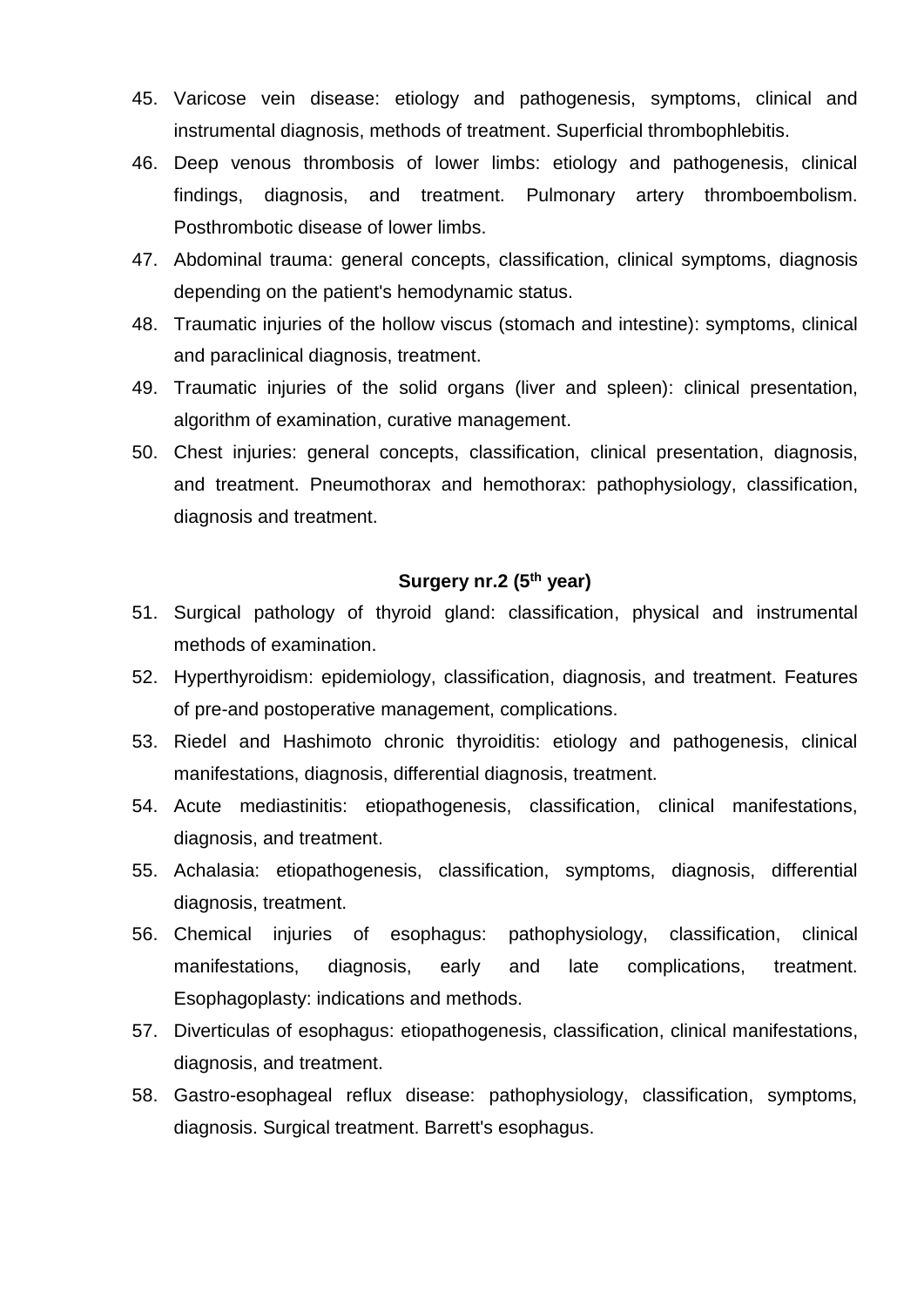- 59. Congenital heart disease: classification (patent ductus arteriosus, septal defects, Fallot's tetralogy), pathophysiology, symptoms, diagnosis, treatment, complications.
- 60. Acquired heart disease. Mitral failure and mitral stenosis: classification, phases of hemodynamic disturbances, symptoms, diagnosis, indications and contraindications for surgical treatment. Methods of treatment.
- 61. Coronary heart disease: etiopathogenesis, classification, clinical signs, diagnosis, and surgical treatment.
- 62. Peripheral obliterative arterial diseases of lower limbs (obliterative arteriosclerosis, thromboangiitis): etiopathogenesis, classification, clinical presentation, diagnosis. Leriche's syndrome. Medical and invasive treatment.
- 63. Acute mesenteric ischemia: etiopathogenesis, classification, symptoms, diagnosis, and treatment. Abdominal angina: positive and differential diagnosis, treatment.
- 64. Lung abscess and gangrene: etiopathogenesis, classification, clinical presentation, diagnosis, differential diagnosis, and treatment.
- 65. Bronchiectasis: etiopathogenesis, classification, clinical signs, diagnosis, differential diagnosis, and surgical treatment.
- 66. Hydatid cyst of the lung: etiopathogenesis, classification, symptoms, complications, diagnosis, and treatment.
- 67. Acute and chronic nonspecific purulent pleural diseases: etiopathogenesis, classification, clinical signs, diagnosis, differential diagnosis. Medical and surgical treatment.
- 68. Diaphragmatic hernia: classification, symptoms, diagnosis, and treatment.
- 69. Postgastrectomy syndromes: classification. Peptic ulcer of gastroenterostomy, dumping syndrome, afferent loop syndrome: etiopathogenesis, clinical signs, diagnosis. Medical and surgical treatment.
- 70. Cholangitis: etiology and pathogenesis, classification, symptomatology, diagnosis. Complex (medical, minimally invasive and surgical) treatment.
- 71. Post-cholecystectomy syndrome: etiology and pathogenesis, classification, diagnosis. Minimally invasive and surgical treatment.
- 72. Posthepatic (mechanical) jaundice: etiology and pathogenesis, classification, symptoms, methods of examination, differential diagnosis. Combined treatment of mechanical jaundice.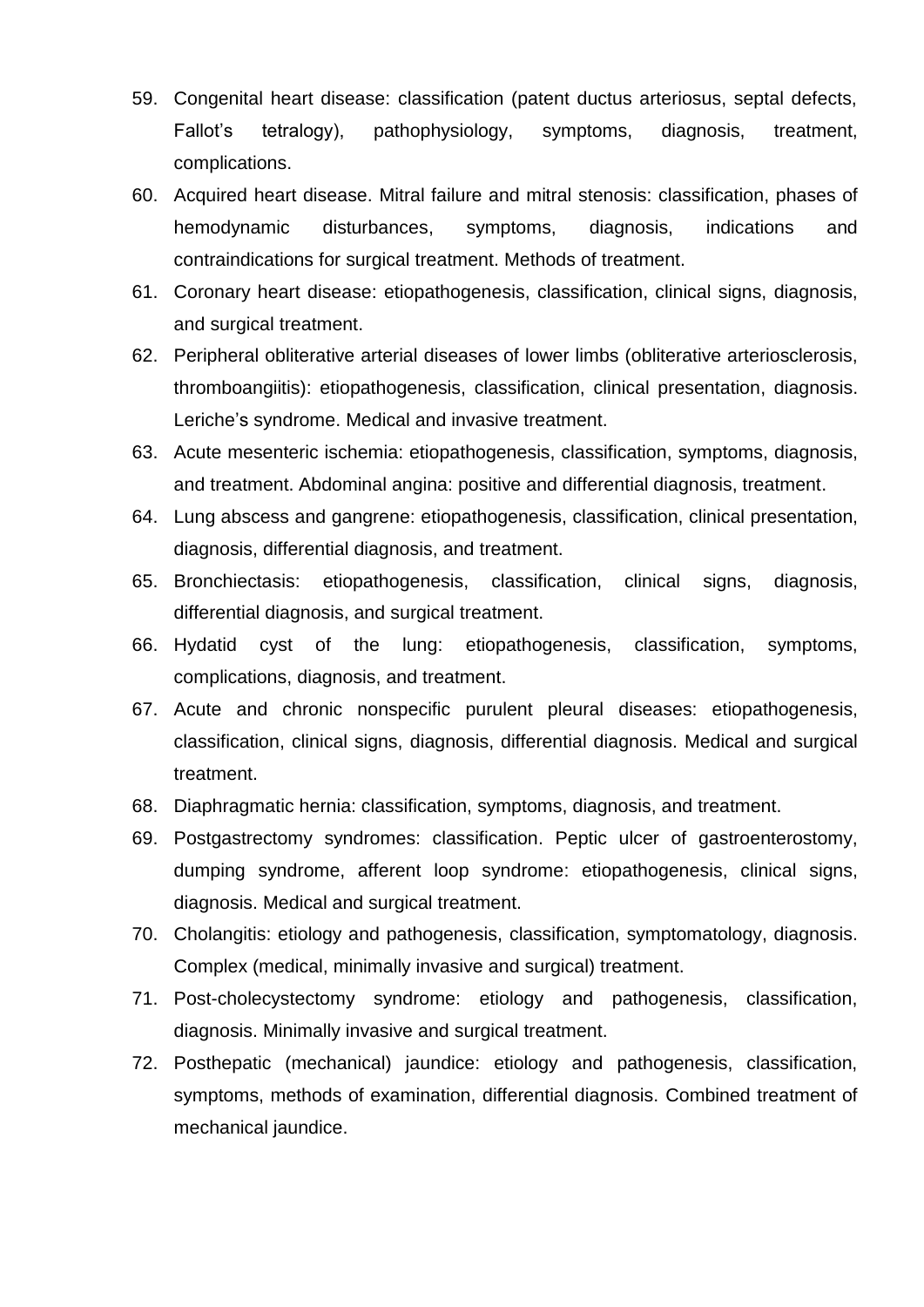- 73. Differential diagnosis of posthepatic (mechanical) jaundice depending on the cause and level of obstruction. Differential diagnosis of mechanical jaundice with parenchymal and hemolytic jaundice.
- 74. Hydatid hepatic cyst: etiopathogenesis, classification, clinical features, complications, diagnosis, and treatment.
- 75. Portal hypertension: etiology and pathogenesis, pathophysiological decompressive porto-systemic shunts, classification. Dependence of clinical evolution of disease on the level of portal occlusion.
- 76. Portal hypertension: classification, symptomatology, diagnosis, conservative and surgical treatment.
- 77. Upper gastrointestinal hemorrhage: etiopathogenesis, classification, clinical features, diagnosis, differential diagnosis. Conservative, endoscopic and surgical treatment.
- 78. Lower gastrointestinal hemorrhage: etiopathogenesis, classification, clinical features, diagnosis, differential diagnosis. Conservative, endoscopic and surgical treatment.
- 79. Chronic pancreatitis: etiopathogenesis, classification, clinical features, diagnosis. Conservative, endoscopic and surgical treatment.
- 80. Pancreatic pseudocysts and fistulas: etiology and pathogenesis, classification, clinical signs, diagnosis, differential diagnosis. Medical and surgical treatment.
- 81. Crohn's disease: etiopathogenesis, classification, clinical features, complications, diagnosis, differential diagnosis, and treatment.
- 82. Ulcerative colitis: etiopathogenesis, classification, clinical features, complications, diagnosis, differential diagnosis, and treatment.
- 83. Diverticulosis of the colon: etiopathogenesis, classification, symptomatology, complications, diagnosis, and surgical treatment.
- 84. Enterocutaneous fistulas: etiology, classification, clinical findings, management.
- 85. Acute and chronic paraproctitis: etiology and pathogenesis, classification, clinical features, diagnosis, and treatment.
- 86. Hemorrhoids: etiopathogenesis, classification, clinical findings, diagnosis, and treatment.
- 87. Syndrome of acute abdomen: general concepts, causes, clinical presentation, methods of examination, treatment.

## **Pediatric Surgery (6th year)**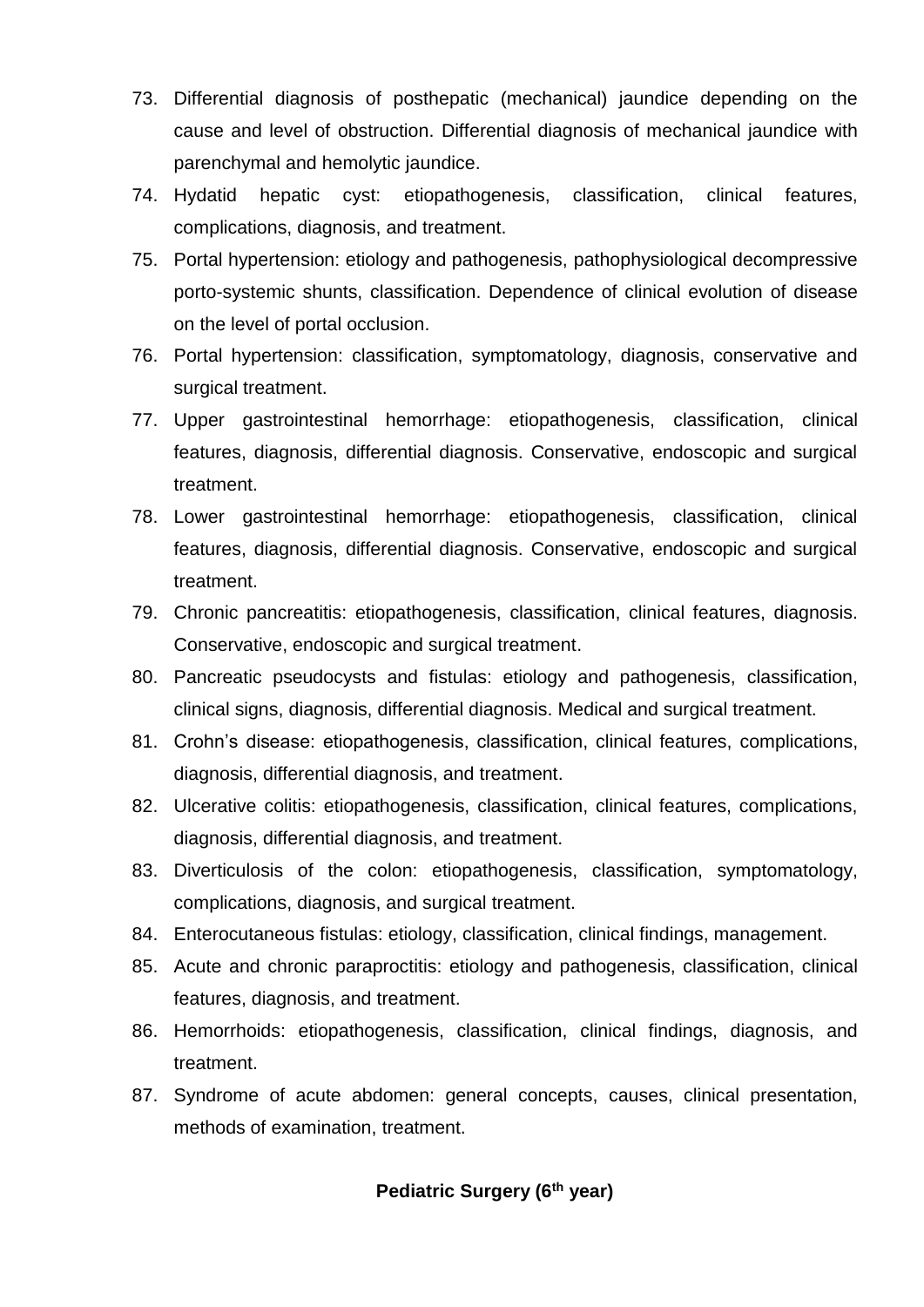- 88. Esophageal atresia: definition, epidemiology, embryology, pathologic anatomy, classification, clinical presentation, diagnosis, differential diagnosis. Surgical and postoperative treatment.
- 89. Pediatric hypertrophic pyloric stenosis: definition, epidemiology, etiology and pathogenesis, pathologic anatomy, clinical presentation, diagnosis, differential diagnosis, treatment, complications.
- 90. Congenital duodenal atresia and stenosis in children: definition, etiology and pathogenesis, classification, clinical presentation, diagnosis, differential diagnosis, surgical treatment.
- 91. Pediatric congenital small bowel obstruction: definition, etiology and pathogenesis, classification, clinical presentation, diagnosis, differential diagnosis, surgical treatment.
- 92. Pediatric congenital large bowel obstruction: definition, etiology and pathogenesis, classification, clinical presentation, diagnosis, differential diagnosis, surgical treatment. Meconium ileus in newborn.
- 93. Colonic and anorectal congenital malformations, Hirschprung disease in children: embryology, pathologic anatomy, classification, clinical presentation, diagnosis, differential diagnosis, treatment. Associated malformations.
- 94. Pediatric omphalocele and laparoschisis: definition, embryology, pathologic anatomy, classification, differential diagnosis, conservative and surgical treatment.
- 95. Congenital bronchopulmonary malformations in children. Pediatric congenital lobar emphysema: epidemiology, classification, clinical presentation, diagnosis, differential diagnosis, surgical treatment.
- 96. Congenital diaphragmatic hernia in children: definition, etiopathogenesis, classification, clinical presentation, diagnosis, differential diagnosis. Modern therapeutic approach.
- 97. Biliary atresia in children, congenital choledochal cyst: epidemiology, etiology, classification, clinical presentation, diagnosis, differential diagnosis, surgical treatment.
- 98. Acute appendicitis in newborn, infant, toddler, and school child: epidemiology, classification, clinical presentation, diagnosis, differential diagnosis, surgical treatment, complications.
- 99. Acute bowel intussusception in children: definition, pathology, etiology, clinical presentation, diagnosis, differential diagnosis, medical and surgical treatment, complications.